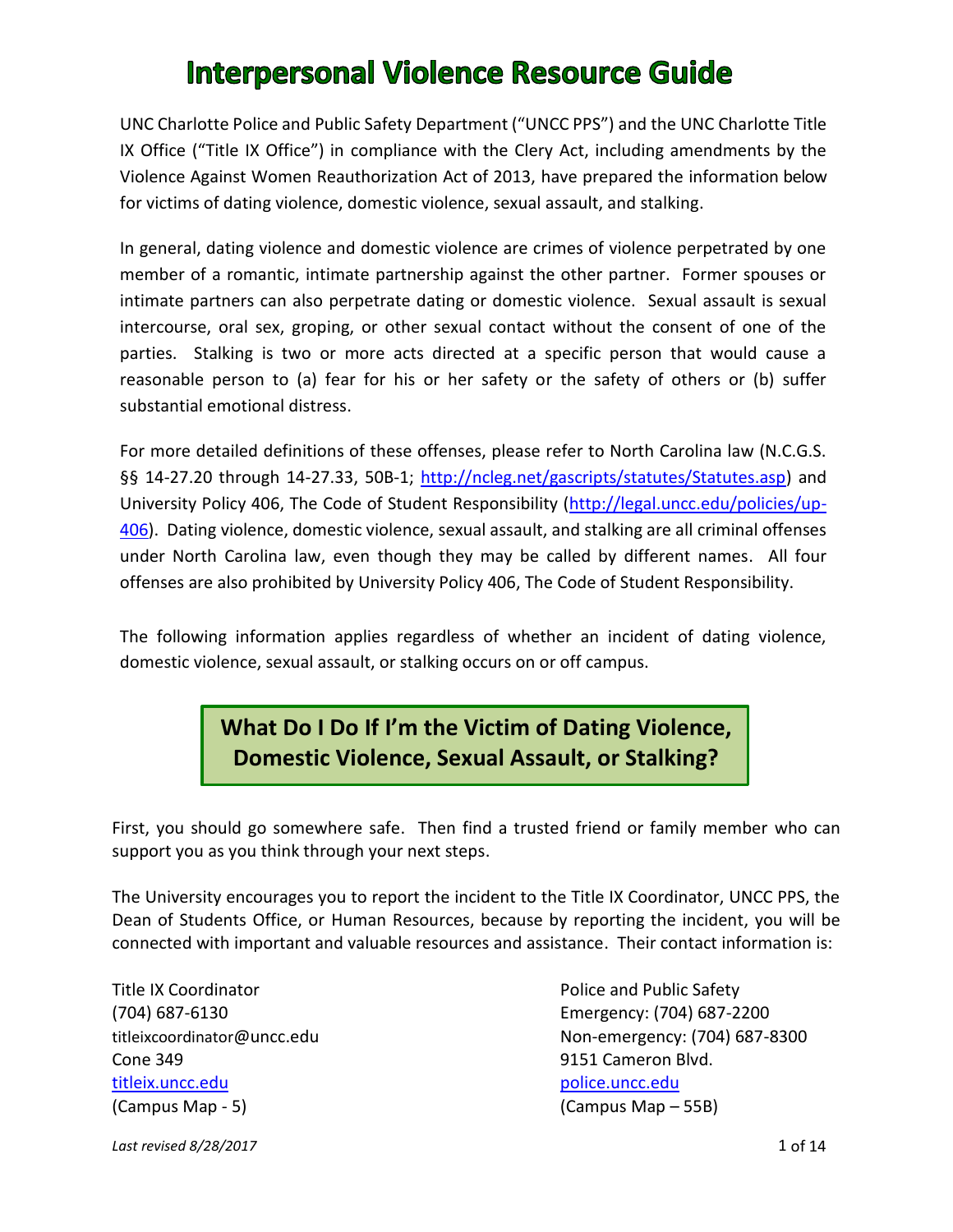Dean of Students Office **Human Resources** (704) 687-0345 (704) 687-0659 King Building 217 King Building 113C  $($ Campus Map – 11)  $($  Campus Map – 11)

### **Preservation of Evidence**

A victim of a sexual assault should not take a shower following the assault. Instead, the victim should seek medical help within 72 hours of the sexual assault so that any physical evidence can be preserved for use at a later date should that be necessary. A friend or family member can drive the victim to the hospital, or the victim can contact UNCC PPS (704-687-2200) for a ride to the hospital. Victims should be aware that their ability to keep certain information confidential (see pages 7-9 below) will be limited if they contact UNCC PPS.

The University encourages victims to go to the emergency room of any of the local hospitals, including CMC-University, CMC-Northeast, or Novant Health Presbyterian Medical Center (contact information on pages 3-4 below), and request a specially trained Sexual Assault Nurse Examiner (SANE) who will conduct an examination and collect physical evidence. Completing a forensic examination does not mean that you have to file a police report; it simply preserves evidence if you decide you want to use it later.

In all cases of dating violence, domestic violence, sexual assault, or stalking, victims are encouraged to preserve other evidence including, but not limited to, handwritten or electronic communications such as text messages, telephone messages and emails, videos and/or photographs of the incident or bruises/markings. Preserving physical and documentary evidence may be helpful in obtaining a protective order (see pages 5-6) or proving that an incident occurred in a criminal case or University process.

### **Resources**

Victims should feel comfortable accessing any of the resources listed below even if they do not want to report the incident to University officials. None of the off-campus resources listed below is obligated to provide information to the University. The on-campus resources listed below are designated as confidential resources and, therefore, are not required to report information to other University officials.

#### **Safe Alliance**

Locations: Charlotte Children and Family Services Center 601 E. Fifth Street, Suite 400, Charlotte, NC 28202

*Last revised 8/28/2017* 2 of 14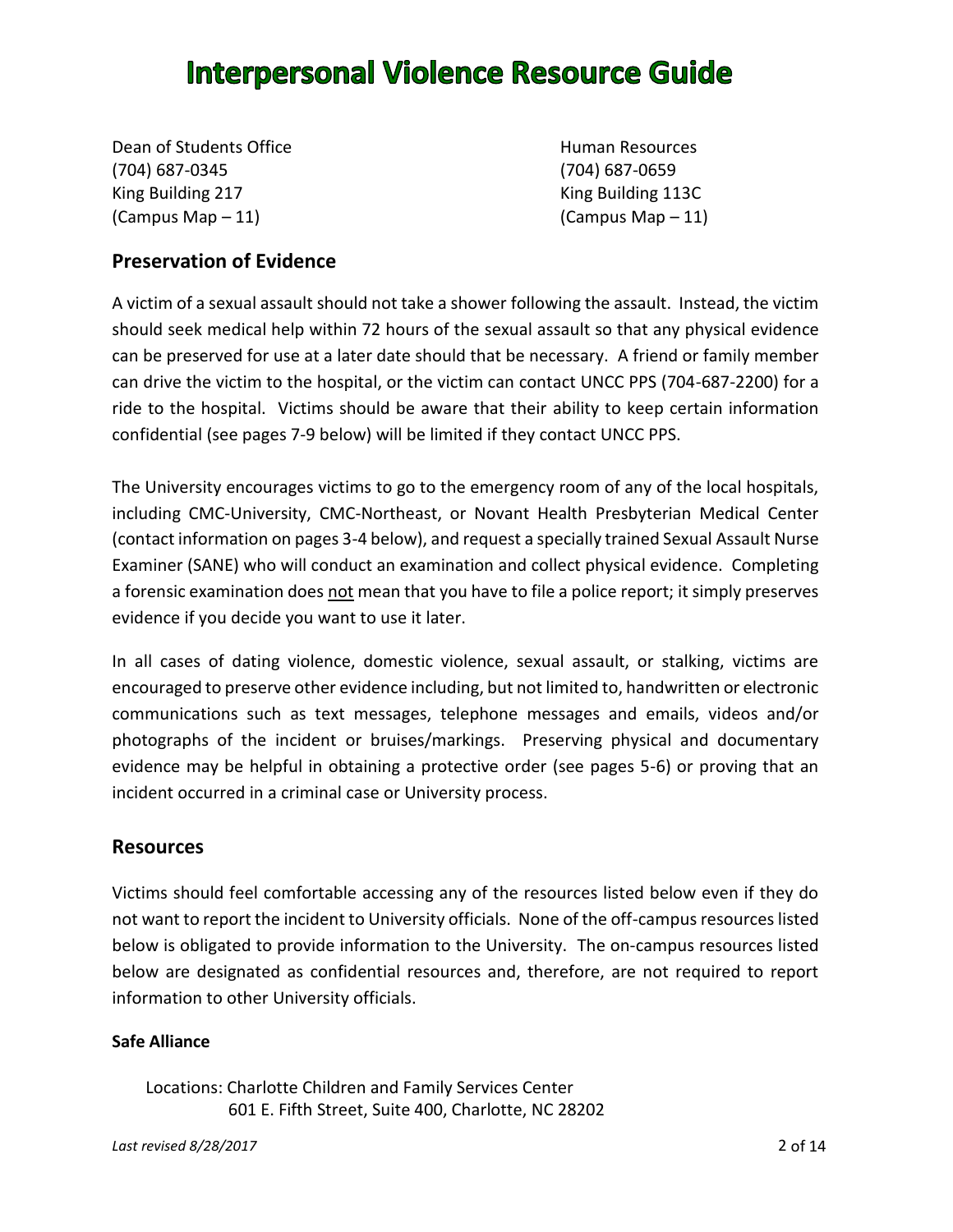Charlotte Domestic Violence Shelter (confidential location) Administrative contact: 704-332-9034

Charlotte Victim Assistance Court Services 720 E. Fourth Street, Suite 204, Charlotte, NC 28202 704-336-4126 (Clients should arrive by 3:00 PM for same day completion)

Phone: 704-375-9900 (24-hour Rape Crisis Hotline) 704-332-2513 (24-hour Domestic Violence Hotline)

Description of Services: 24-hour hotline and hospital accompaniment for victims of sexual assault, accompaniment to police interviews or meetings with district attorney, assistance with victim compensation, counseling for victims of sexual abuse. Website: <http://www.safealliance.org/>

### **The National Domestic Violence Hotline**

Phone: 1-800-799-7233

1-800-787-3224 (TTY)

Description of Services: 24-hour listening line and referral for victims of domestic violence. Website:<http://www.thehotline.org/>

### **Center for Counseling and Psychological Services (CAPS)**

University of North Carolina at Charlotte Located at the Price Center (new in Sept. 2017, near the Student Health Center) 9201 University City Blvd. Charlotte, NC 28223 Hours: Monday-Friday 8:00 AM – 5:00 PM (Evening hours by appointment) Crisis walk-in services available during office hours. Crisis services after hours: Call 704-687-0311 and you will be connected to a counselor through ProtoCall. Phone: 704-687-0311 Website: <http://caps.uncc.edu/>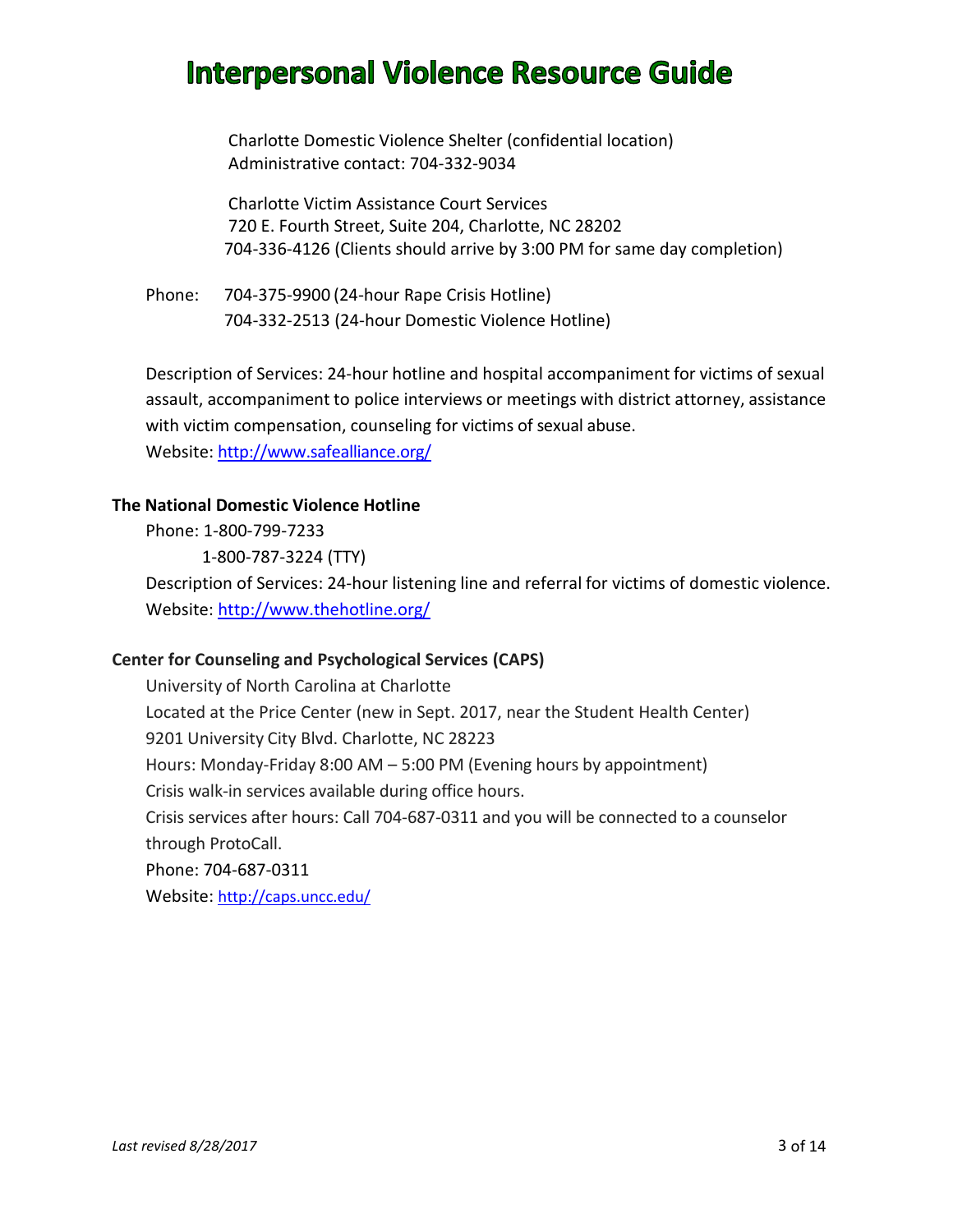#### **Student Health Center**

University of North Carolina at Charlotte Located on the corner of Cameron Boulevard and Mary Alexander Road Hours: Monday-Thursday 8:00 AM – 6:30 PM; Friday 8:00 AM – 5:00 PM Phone: 704-687-7400 Website: <https://studenthealth.uncc.edu/> (Campus Map – 65)

#### **CMC-University**

8800 North Tryon Street, Charlotte, NC 28262 Phone: 704-863-6000 Website:<http://www.carolinashealthcare.org/carolinas-healthcare-system-university>

#### **CMC-NorthEast**

920 Church Street North, Concord, NC 28025 Phone: 704-403-3000 Website:<http://www.carolinashealthcare.org/carolinas-healthcare-system-northeast>

#### **Novant Health Presbyterian Medical Center**

200 Hawthorne Lane, Charlotte, NC 28204 Phone: 704-384-4000 Website:<https://www.novanthealth.org/presbyterian-medical-center.aspx>

### **Center for Wellness Promotion**

University of North Carolina at Charlotte Located in Student Health Center (corner of Cameron Blvd and Mary Alexander Rd) Phone: 704-687-7407 Interpersonal Violence Prevention Specialist Website: <http://wellness.uncc.edu/> (Campus Map – 65)

#### **Mecklenburg County District Attorney's Office**

700 E. Trade Street, Charlotte, NC 28202 Phone: 704-686-0700 Specialized teams: Domestic Violence Team or Crimes Against Persons Team Website: [http://charmeckda.com](http://charmeckda.com/index.html)

#### **Legal Aid of North Carolina**

1431 Elizabeth Avenue, Charlotte, NC 28204 Phone: 704-971-2621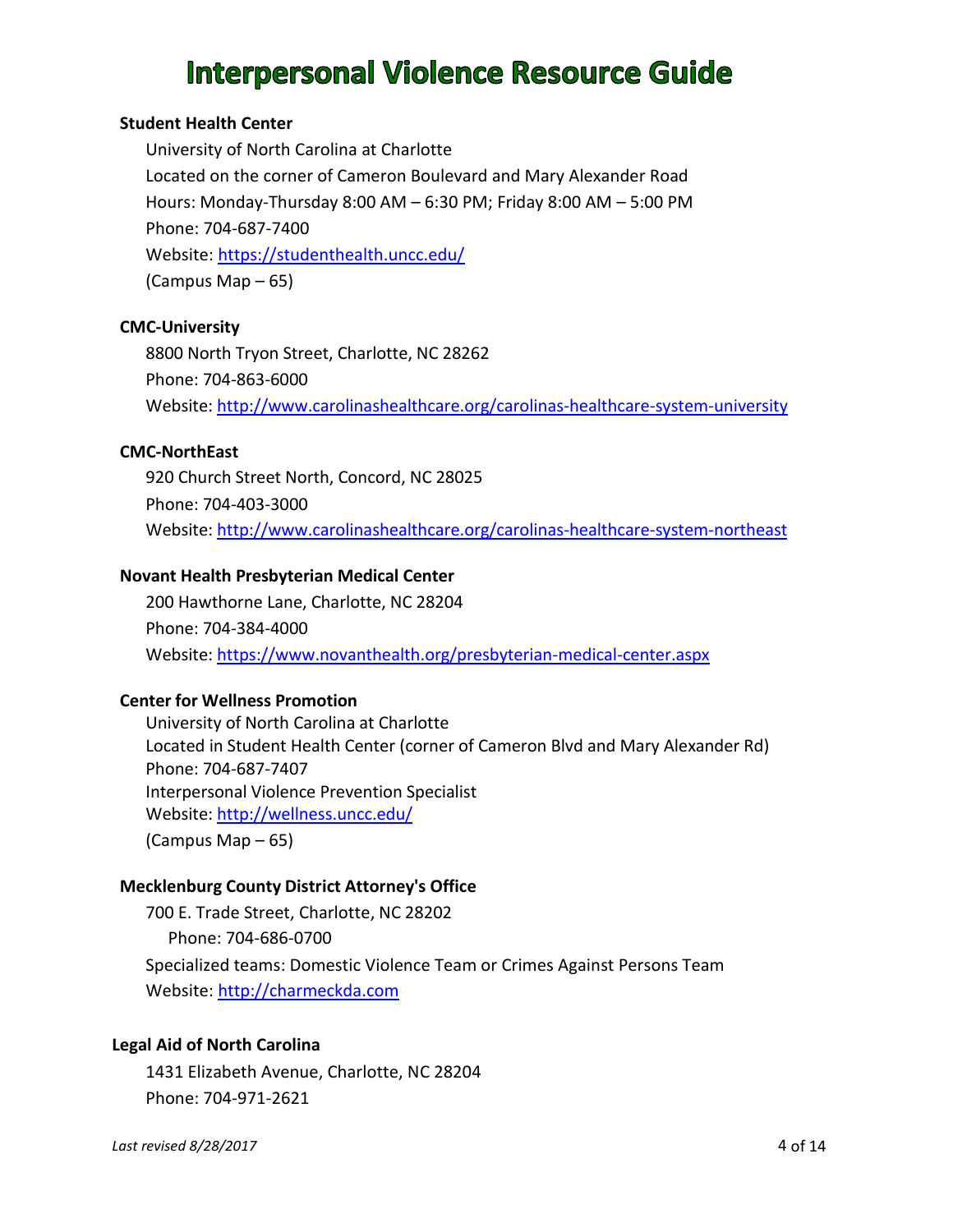Description of Services: The staff of Legal Aid of North Carolina provides legal assistance in civil matters (non-criminal matters) to eligible, low-income clients who have problems with their basic needs and live in the area surrounding Mecklenburg County. Website:<http://www.legalaidnc.org/pages/about-us/offices/charlotte.aspx>

#### **North Carolina Victim Assistance Network (NCVAN)**

Raleigh, NC Phone: 1-800-348-5068 Description of Services: NCVAN promotesthe rights and needs of crime victims by educating citizens and public policy leaders about crime's devastating impact on society. Website:<http://www.nc-van.org/>

### **Contacting Police**

A victim of sexual assault, dating violence, domestic violence, or stalking has various options regarding contacting law enforcement:

- (1) You can notify law enforcement authorities, including:
	- a. UNCC PPS (704-687-2200 for emergencies or 704-687-8300 for nonemergencies; [http://police.uncc.edu\)](http://police.uncc.edu/);
	- b. Charlotte-Mecklenburg Police Department (911 for emergencies, 311 for nonemergencies, or 704-336-7600 for non-emergencies outside Mecklenburg County[; http://charmeck.org/city/charlotte/CMPD/Pages/default.aspx\)](http://charmeck.org/city/charlotte/CMPD/Pages/default.aspx); or
	- c. Other law enforcement that has jurisdiction over the incident.
- (2) You can be assisted by the Title IX Coordinator (704-687-6130 or [titleixcoordinator@uncc.edu\)](mailto:titleixcoordinator@uncc.edu) or other campus official in notifying appropriate law enforcement authorities.
- (3) You can choose not to notify law enforcement.

UNCC PPS includes multiple officers who have been trained to conduct trauma-informed interviews with sexual assault or domestic violence victims. If you choose to file a police report, the officer will ask for detailed information about the incident being reported. The officer will request information to identify the reporting party, witness, and suspect information. The officer will need this information in order to fill out the police report. Depending on the type of crime reported, the officer may request the victim / witness to provide a written statement. A detective assigned to investigate the case may conduct a follow-up phone call or visit to request additional information or to provide an update on the status of the case.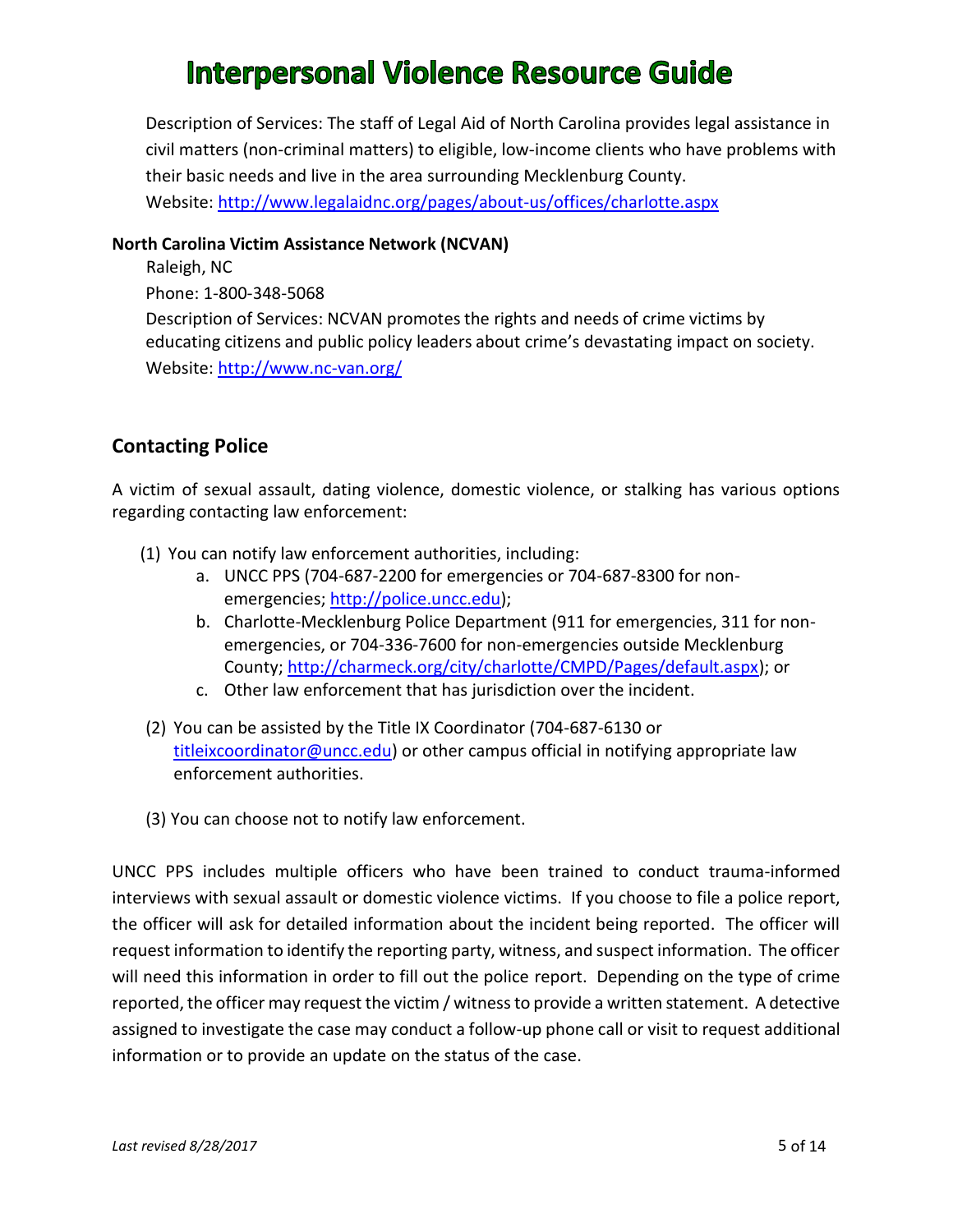### **Protective Orders**

The Dean of Students Office (students) or Human Resources (faculty or staff) can help facilitate an on-campus no-contact order for members of the University community.

Information regarding protective orders that are effective throughout Mecklenburg County, including on the UNC Charlotte campus, is summarized below. Information is also available at [http://charmeck.org/city/charlotte/CMPD/organization/Documents/Investsvcs/DV\\_RsrcGuide2015.pdf](http://charmeck.org/city/charlotte/CMPD/organization/Documents/Investsvcs/DV_RsrcGuide2015.pdf).

The UNCC PPS will honor all Domestic Violence Protective Orders (DVPO) and Civil No Contact Orders (CNCO) that are brought to its attention whether issued in North Carolina or any other state. When a victim obtains a DVPO or CNCO, it should be presented to the UNCC PPS to be kept on file, and the victim should keep a valid copy of the order to be presented upon request.

#### Qualifications for a DV Protective Order (50B)

- 1. Plaintiff or defendant must be a resident of Mecklenburg County, NC
- 2. Must have a valid address for the person you are seeking the order against.
- 3. Must have one of the following relationships with the defendant:
	- a. Married or Divorced
	- b. Persons of the opposite sex who are not married but live together or have lived together in the past
	- c. Have a child in common
	- d. Parent and child or grandparent and grandchild (must be at least 16 years old)
	- e. Current or former household members
	- f. Persons of the opposite sex who are in or have been in a dating relationship
- 4. The person you are seeking protection from must have committed one of the following acts; it is the victim's responsibility to prove that the act occurred:
	- a. Caused or attempted to cause bodily injury
	- b. Placed you or a member of your household in fear of immediate physical danger
	- c. Continued to harass you to the point where you are suffering from emotional distress
	- d. Committed one or more sexual offenses against you

#### Qualificationsfor a CNCO (Mecklenburg County 50C)

- Must be a resident of Mecklenburg County, NC
- Must have a valid address for the person you are seeking the order against.
- Has had an unlawful act committed against them by another person not involved in a personal relationship as defined in the qualifications for a DVPO (50B)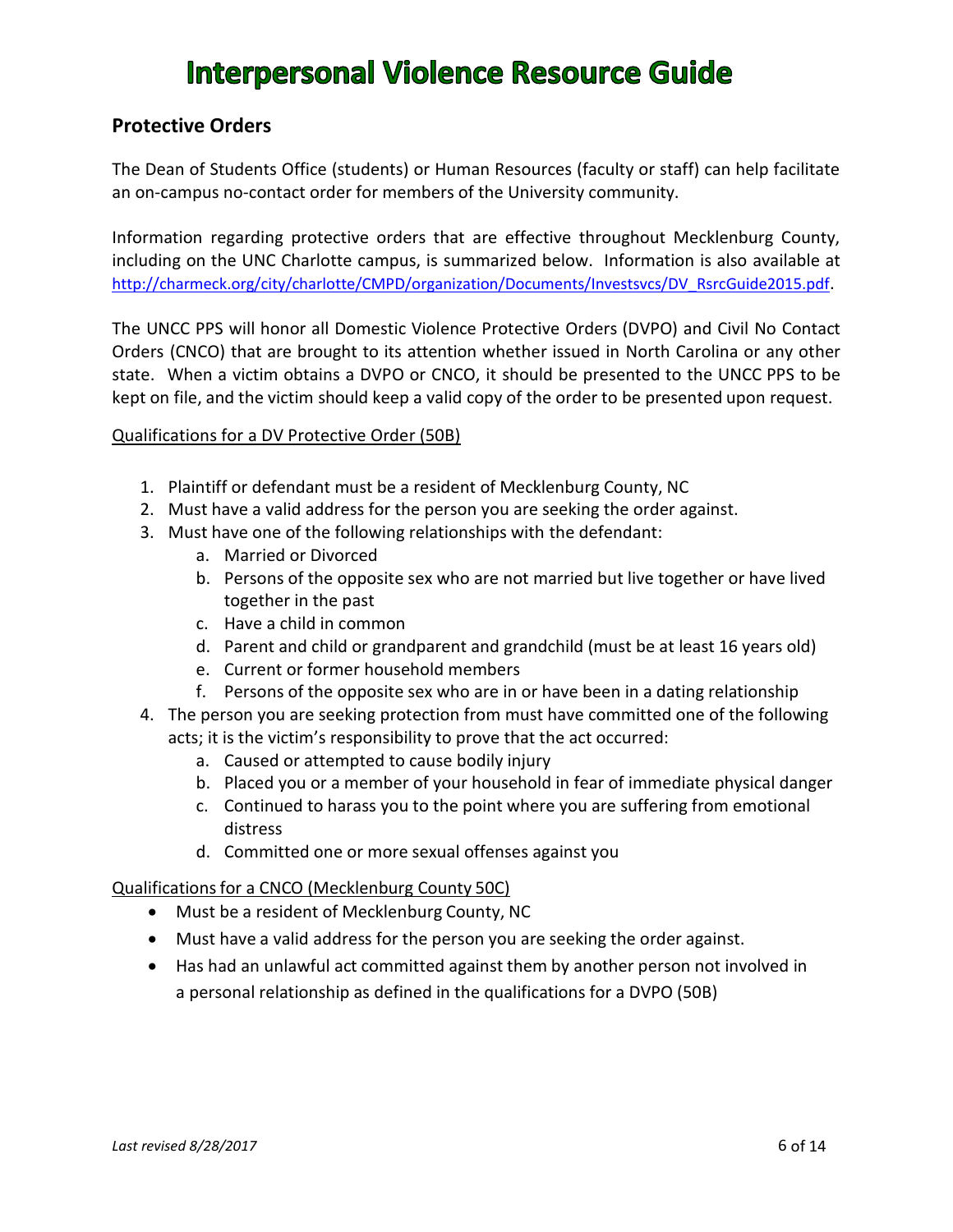### **What is UNC Charlotte's Process for Responding to Complaints of Dating Violence, Domestic Violence, Sexual Assault, or Stalking?**

Sexual assault, domestic violence, dating violence, and stalking are all prohibited conduct under University Policy 406, The Code of Student Responsibility ("the Code"), available at [http://legal.uncc.edu/policies/up-406.](http://legal.uncc.edu/policies/up-406) Other sexual misconduct, including sexual harassment, gender-based harassment, sexual exploitation, and sexual exhibitionism without consent, is also prohibited by the Code.

Students who are accused of violating the Code are called "Respondents" and students or employees who allegedly experienced the sexual misconduct, dating violence, domestic violence, or stalking are called "Complainants."

### **Accommodations/Interim Measures**

Once an incident has been reported, the Title IX Office will arrange for accommodations for the Complainant as needed. The Title IX Office will be responsible for contacting faculty, the Department of Housing and Residence Life, and any other relevant parties to make necessary accommodations, such as changes to academic, University housing, transportation, or University employment arrangements. The Title IX Office can also coordinate arrangements with the Office of Disability Services, the Office of International Programs, and/or other University offices as necessary to address disability, visa/immigration, financial aid/tuition, or other concerns.

The University must comply with a Complainant's reasonable request for a living and/or academic situation change. The Title IX Coordinator will consider the following factors in determining what accommodation(s) is appropriate:

- a. the specific need expressed by the Complainant;
- b. the age of the people involved;
- c. the severity or pervasiveness of the allegation(s);
- d. any continuing effects on the Complainant;
- e. whether the Complainant and the accused student share the same residence hall, dining hall, class(es), transportation, or job location; and
- f. whether other judicial measures (e.g., civil protection orders) have been taken to protect the Complainant.

The Title IX Office will separately assist the Complainant and the Respondent in connecting with both on-campus and off-campus resources, including counseling, health, mental health, victim advocacy, legal assistance, and other services, if requested. Many of those resources are listed above (pages 2-4).

The provision of accommodations, protective measures, and other interim remedies will be kept confidential except as needed to implement the accommodations or other measures. The Title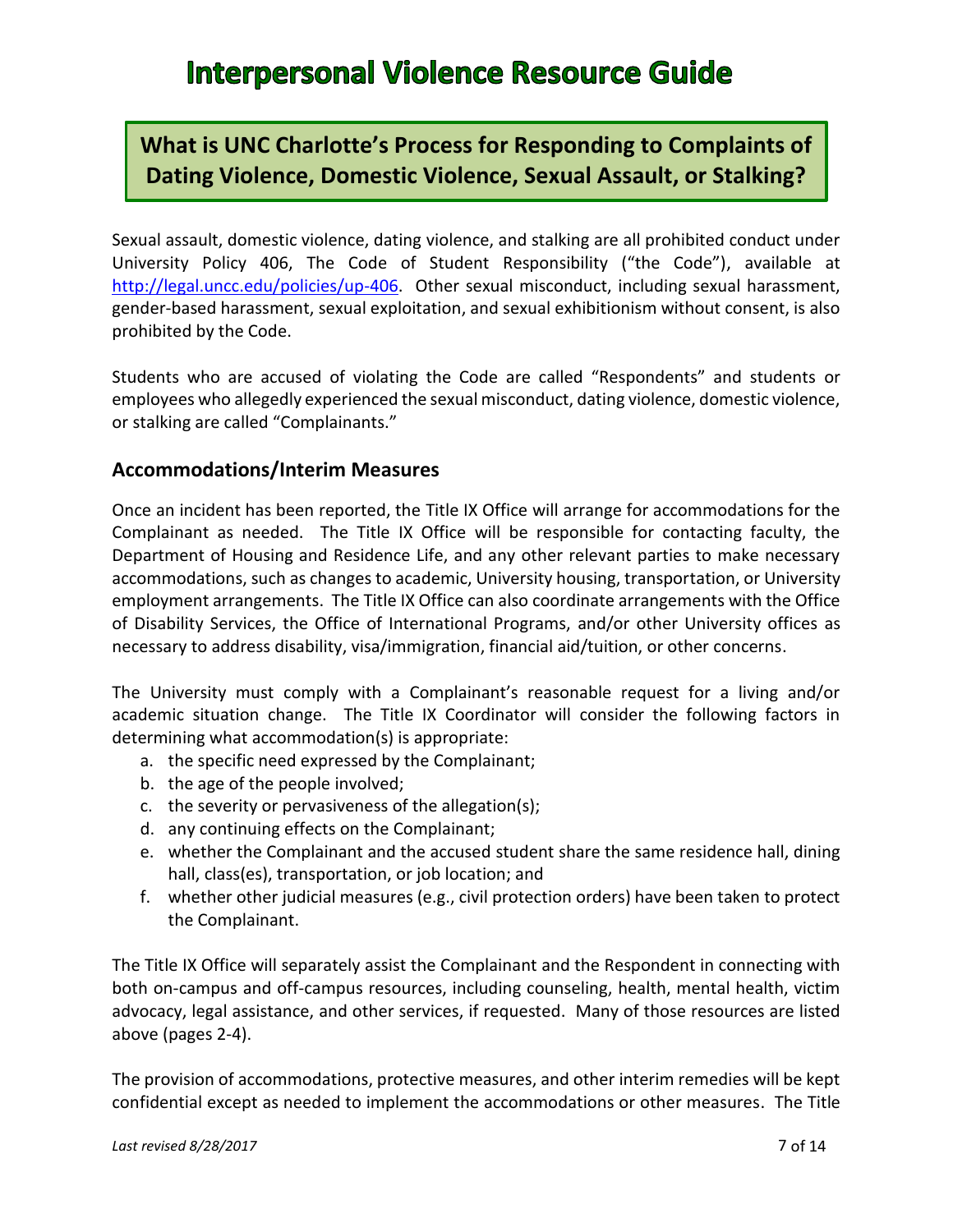IX Coordinator decides which information is necessary to share in order to implement interim measures. A Complainant may receive certain accommodations and other interim remedies even if he/she does not want to move forward with the student conduct process or report to law enforcement.

The Title IX Office, in consultation with the Director of Student Conduct, will also determine whether any interim protective measures, including but not limited to campus no-contact orders, are necessary. The Director of Student Conduct decides whether to impose interim suspension pursuant to the Code.

### **Confidentiality**

Confidential Resources: If a Complainant wants to discuss the sexual assault, dating violence, domestic violence, or stalking incident with someone on campus who does not have to report the incident, he or she can go to one of four resources:

- Center for Counseling and Psychological Services (CAPS) Located in the Price Center (new Sept. 2017, near Student Health Center) Hours: Monday-Friday 8:00 AM – 5:00 PM Phone: 704-687-0311 Website: [https://caps.uncc.edu](https://caps.uncc.edu/)
- Student Health Center Located on the corner of Cameron Boulevard and Mary Alexander Road Hours: Monday-Thursday 8:00 AM – 6:30 PM; Friday 8:00 AM – 5:00 PM Phone: 704-687-7400 Website:<https://studenthealth.uncc.edu/> (Campus Map – 65)
- Center for Wellness Promotion Located in the Student Health Center Phone: 704-687-7407 Website:<http://wellness.uncc.edu/> (Campus Map – 65)
- Department of Athletics psychologist (student-athletes only) ATAC Building 237 Email: [sportspsych@uncc.edu](mailto:sportspsych@uncc.edu) (Campus Map – 4-6)

Most staff members at the Center for Counseling and Psychological Services and Student Health Center, as well as the Department of Athletics psychologist, also have legal confidentiality protections beyond the campus level. The staff in the Center for Wellness Promotion do not have those same protections if legal proceedings were to occur beyond the campus.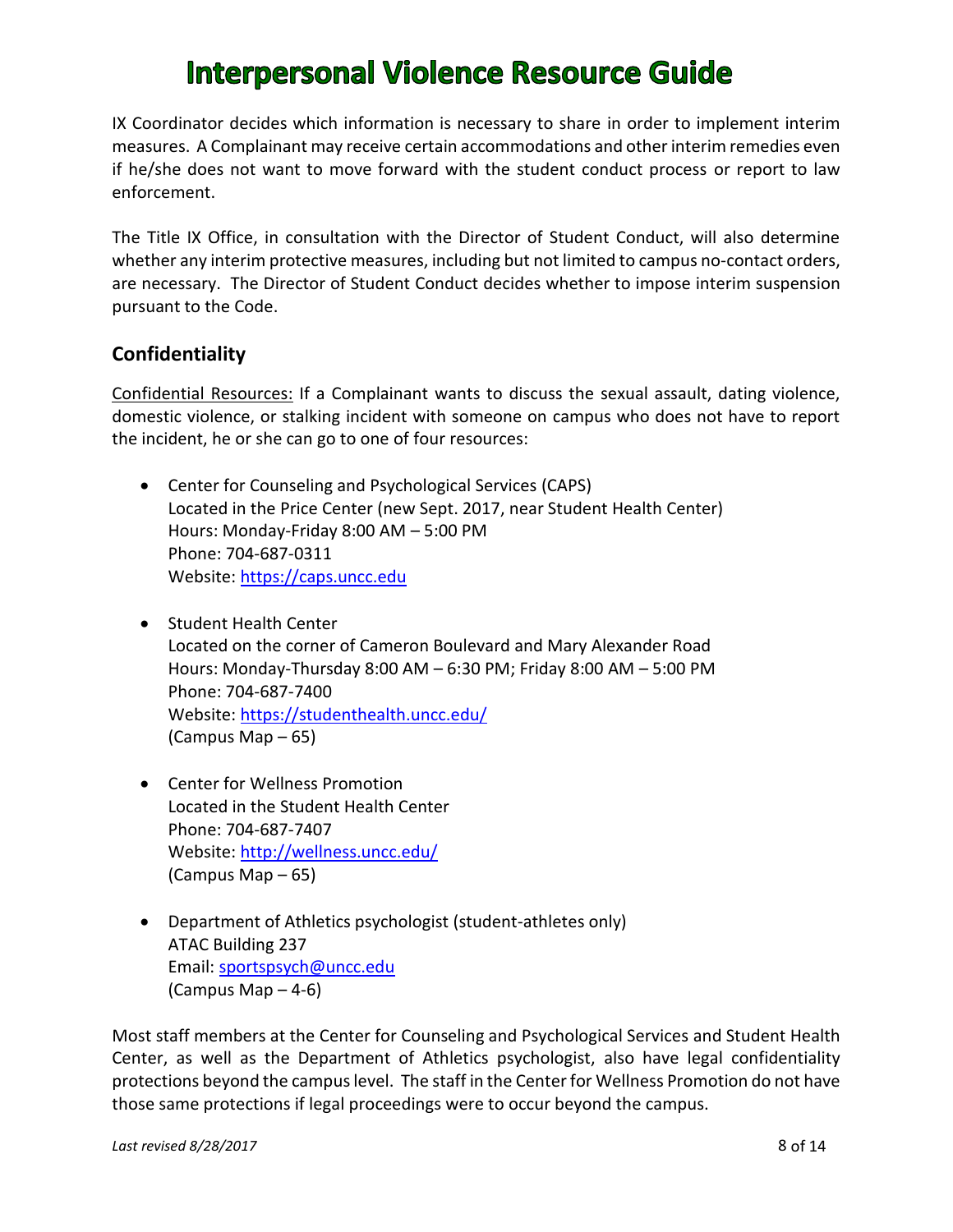Requesting Confidentiality: If a Complainant chooses to talk with an employee on campus who is not listed above and requests complete confidentiality, that person is still required to notify the Title IX Coordinator. In many cases, the Title IX Coordinator will respect a request for complete confidentiality. However, the Coordinator will weigh several factors before making the final decision, which are:

- the seriousness of the alleged sexual misconduct, relationship violence, or stalking;
- whether there have been other complaints of sexual misconduct, relationship violence, or stalking against the same Respondent at the University or any other school or in the nature of prior criminal charges;
- whether the Respondent threatened further sexual misconduct or violence against the Complainant or others;
- whether the sexual misconduct was committed by multiple Respondents;
- whether the sexual misconduct or relationship violence involved use of a weapon;
- the age of the Complainant;
- whether the University possesses other means to obtain relevant evidence of the sexual misconduct, relationship violence, or stalking;
- whether the complaint reveals a pattern of conduct at a particular location or by a particular individual and/or student group or organization; and
- the Respondent's right to receive information about the allegations if the information is maintained by the University as an "education record" under FERPA.

Respecting a Complainant's request for confidentiality will limit the University's ability to respond effectively to the allegations. Even if a Complainant decides not to request confidentiality, the Title IX Coordinator and other involved University officials will only discuss the case with individuals who need to know.

Protecting Confidentiality in Public Records: Furthermore, even if the Complainant chooses to move forward with a student conduct case, information about the incident, including the Complainant's name, the Respondent's name, and other identifying information, is part of the Complainant's "education record" and the Respondent's "education record" under FERPA. Therefore, documentation about the incident is generally protected from public disclosure (see University Policy 402, Student Education Records (FERPA) at [http://legal.uncc.edu/policies/up-](http://legal.uncc.edu/policies/up-402)[402\)](http://legal.uncc.edu/policies/up-402).

Timely warnings, the UNCC PPS daily crime log, the Annual Security Report, and other required public documentation of crimes do not include the names of purported victims. The provision of accommodations, protective measures, and other interim remedies will be kept confidential except as needed to implement the accommodations or other measures.

### **Student Conduct Process**

When a report is received, the University will respond in a prompt manner. The University strives

*Last revised 8/28/2017* 9 of 14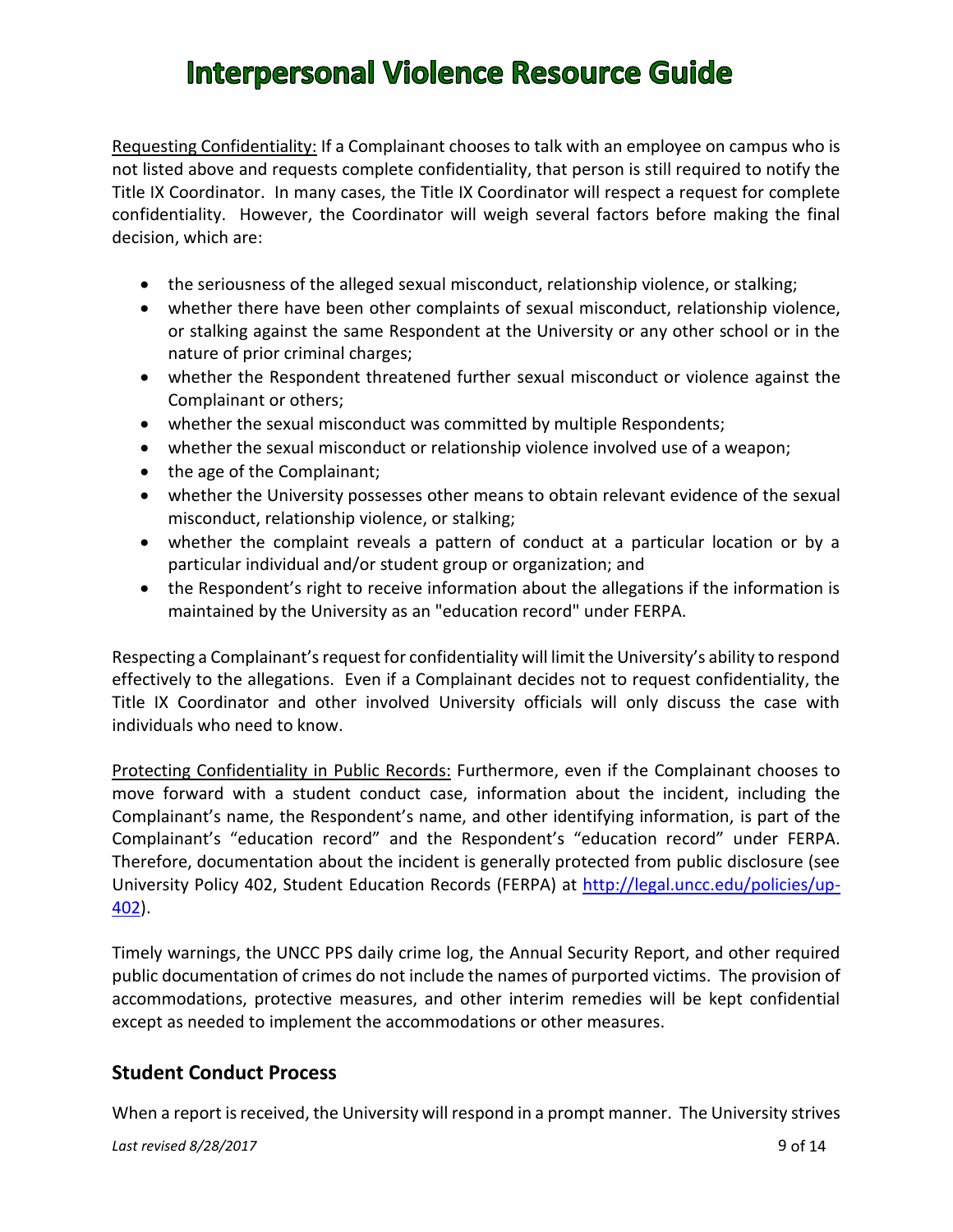to resolve sexual misconduct, dating violence, domestic violence, and stalking cases within 60 calendar days of the report, excluding appeals, unless there are extenuating circumstances. In the University's experience, extenuating circumstances (including but not limited to parallel criminal investigations, University breaks, multiple witnesses with scheduling difficulties, and availability of parties and/or advocates) almost always exist. Therefore, the typical process will likely take approximately 120 calendar days. Both the Respondent and the Complainant will be notified in writing if the process will take more than 120 days and of the reason for the delay.

If the student conduct process is initiated, a trained staff member (called the Title IX Investigator) will talk with the Complainant and the Respondent separately in order to gather facts surrounding the incident in question. The staff member will also interview any witnesses who are identified by the parties and gather other physical and documentary evidence. Throughout the process, both the Complainant and the Respondent are entitled to the same rights and opportunities, including having an advisor present at any related meeting or hearing, providing evidence to support their side, reviewing the information provided by the other party, and appealing any decisions.

A Respondent is responsible for a violation of the Code if the evidence shows that it is more likely than not that he or she committed the violation (also called "preponderance of the evidence"). If the Director of Student Conduct, Respondent, and Complainant all agree on appropriate findings and sanctions, the matter could be resolved without a hearing. In other cases, a trained hearing officer will determine the findings and sanctions, which can be appealed. The Complainant and the Respondent will be simultaneously notified, in writing, of:

- (1) the outcome of the student conduct process,
- (2) the procedures for each party to appeal the results,
- (3) any change to the results prior to the finalization of the results, and
- (4) when the results become final.

Throughout the process, a Complainant will never be required to face or interact with the Respondent directly. The student conduct process provides a prompt, fair, and impartial investigation and resolution to complaints. The University officials involved in the process have received annual training on the conduct process and specialized training surrounding sexual misconduct, dating violence, domestic violence, and stalking cases. These officials include investigators, hearing officers, staff advisors, and appellate officers.

The flowchart on the next page provides a summary of the student conduct process. For a comprehensive explanation of the Title IX and student conduct processes, contact the Title IX Office (Cone 349, 704-687-6130) or review Chapter 8 of the Code.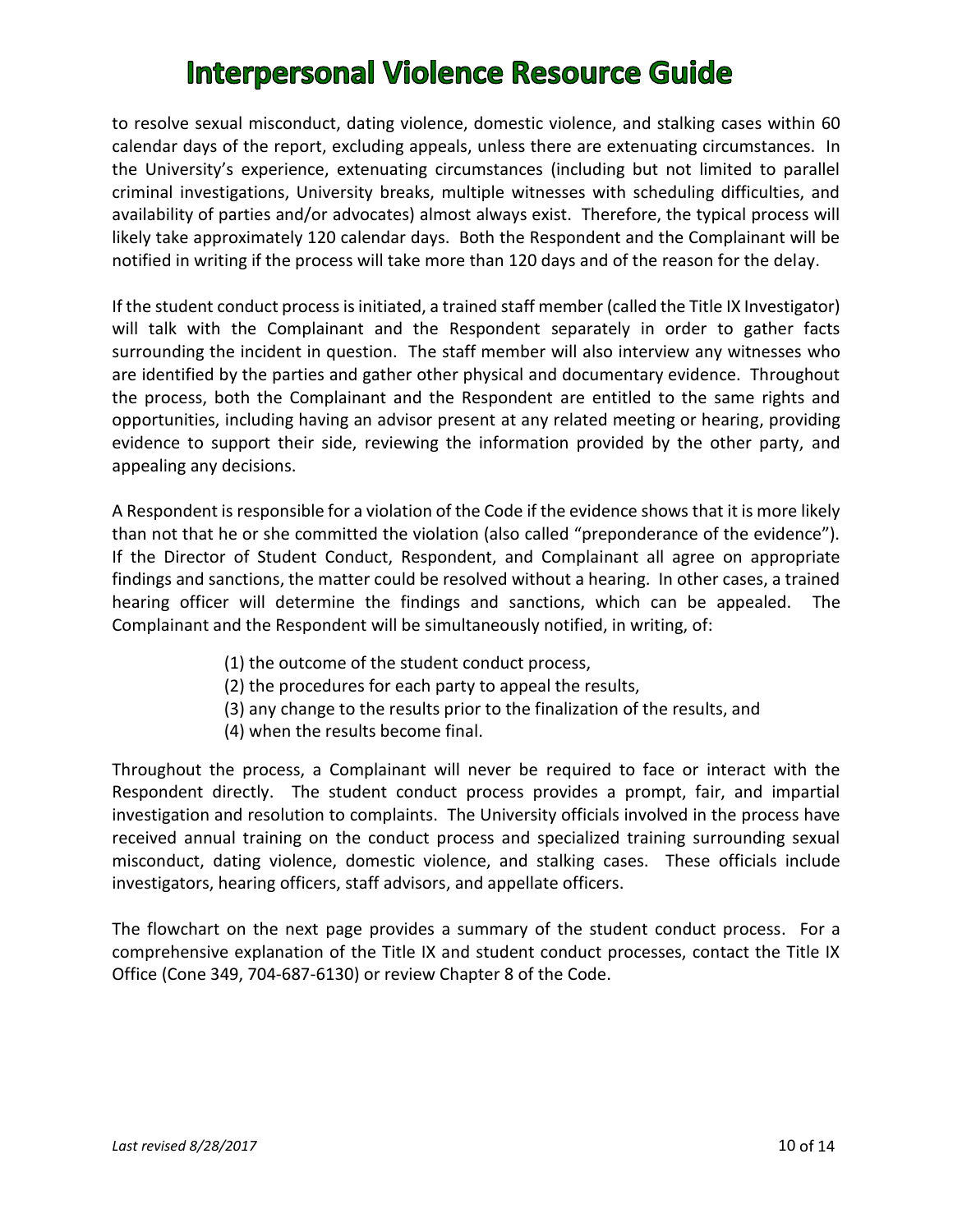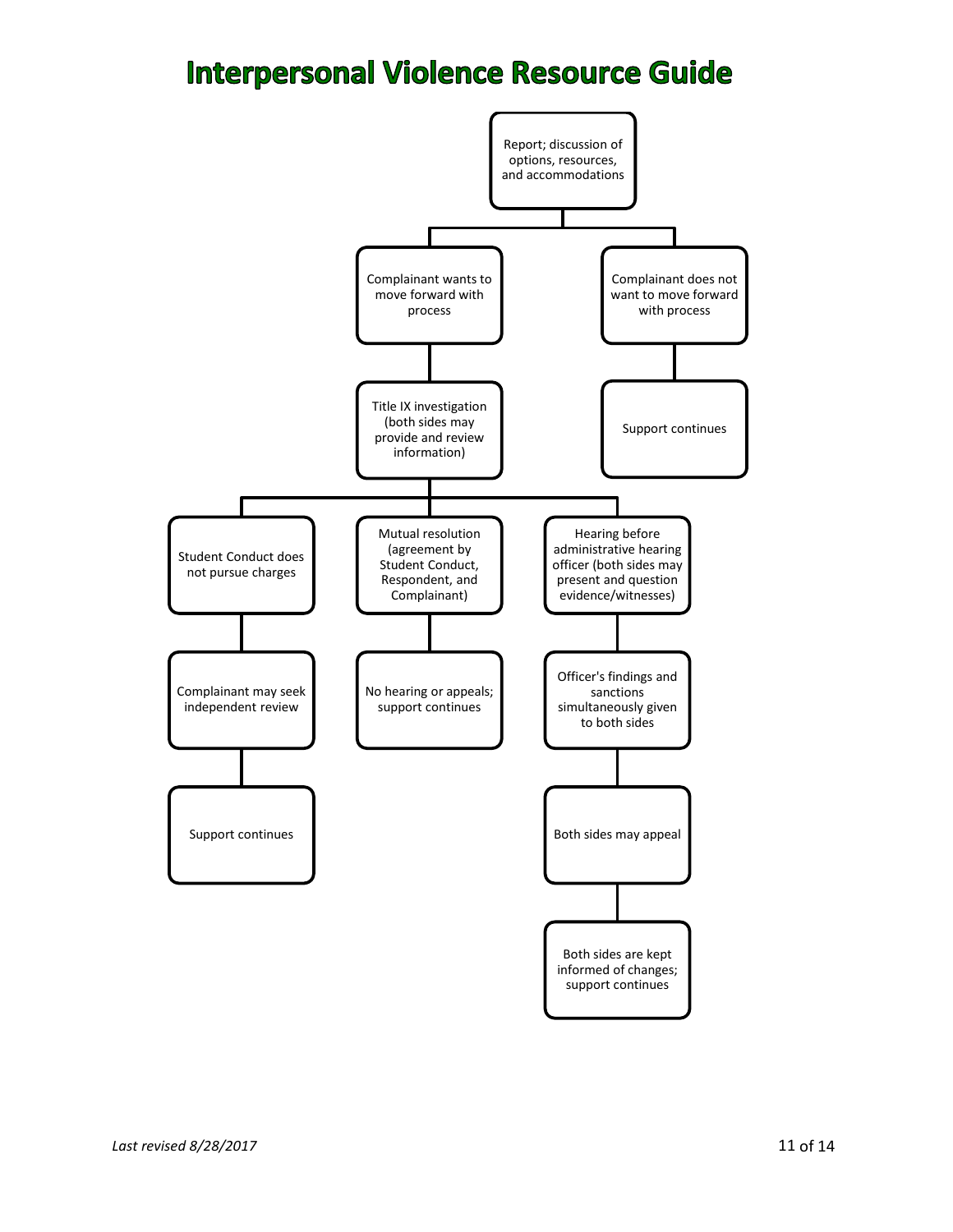### **Potential Sanctions**

One or more of the following sanctions may be imposed on a student found responsible for a violation(s) of the Code.

- 1. **Conduct Reprimand** Formal written reprimand indicating that the Respondent's behavior was unacceptable and that if the Respondent is subsequently found responsible for a violation(s) of the Code, more severe sanctions could result.
- 2. **Conduct Probation** A status in which the Respondent is deemed not to be in good conduct standing with the University for a definite period of time not less than the remainder of the semester in which the Conduct Probation is imposed or for an indefinite period of time. Conduct Probation does not affect the Respondent's academic standing, is not shared with faculty members, and is not notated on the Respondent's academic transcript. In the event the Respondent is subsequently found responsible for a violation(s) of the Code while on Conduct Probation, more severe sanctions, including Conduct Suspension or Expulsion, could result. Conditions restricting the Respondent's participation in University activities may also be imposed. If the Conduct Probation is for an indefinite period, the Respondent may petition the Director of Student Conduct in writing for reinstatement to good standing, but not earlier than two (2) calendar years from the effective date of the Conduct Probation.
- 3. **Deferred Conduct Suspension** A status in which the Respondent is deemed not to be in good conduct standing with the University for a definite period of time not less than the remainder of the semester in which the Deferred Conduct Suspension is imposed or for an indefinite period of time. Deferred Conduct Suspension does not affect the Respondent's academic standing, is not shared with faculty members, and is not notated on the Respondent's academic transcript. In the event the Respondent is subsequently found responsible for a violation(s) of the Code while on Deferred Conduct Suspension, more severe sanctions, including Conduct Suspension or Expulsion, could result, with Conduct Suspension being considered as a most likely possibility. Conditions restricting the Respondent's participation in University activities may also be imposed. If the Deferred Conduct Suspension is for an indefinite period, the Respondent may petition the Director of Student Conduct in writing for reinstatement to good standing, but not earlier than two (2) calendar years from the effective date of the Deferred Conduct Suspension.
- 4. **Conduct Suspension** Separation of the Respondent from the University for a definite period of time not less than the remainder of the semester in which the Conduct Suspension is imposed or for an indefinite period of time. During the Conduct Suspension period, the Respondent is trespassed from the University and may not be present on University Premises; attend or participate in classes; access various University electronic systems, including, but not limited to, email services; or participate in Student Organizations or any University-sponsored program, activity, or related event. Violation of the terms of Conduct Suspension may subject the Respondent to additional sanctions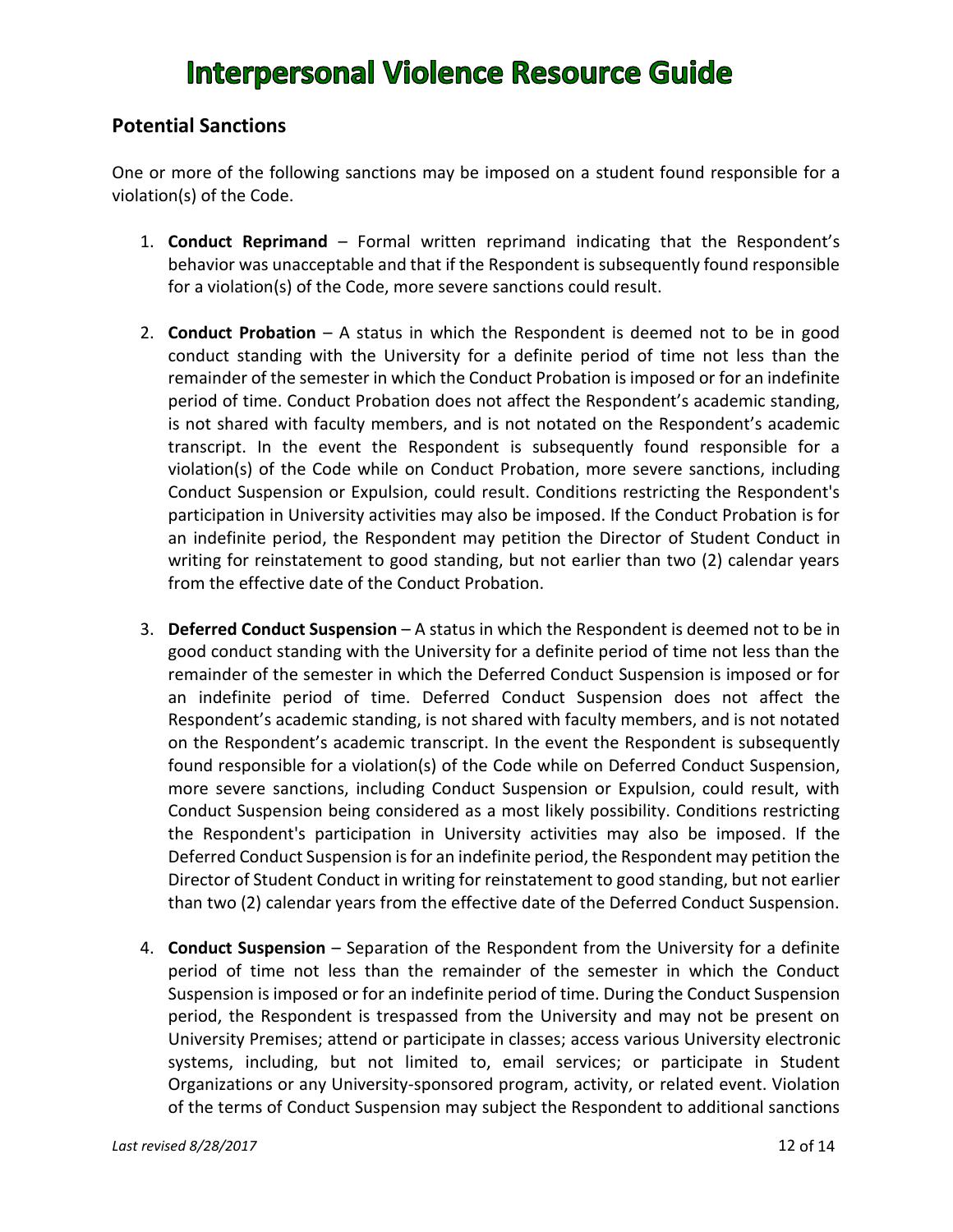pursuant to Chapter 5, Paragraph e and Chapter 5, Paragraph q of the Code and/or to arrest. The Respondent will be automatically withdrawn from registered courses based upon the effective date of the Conduct Suspension. The Respondent will be responsible for any financial obligations to the University but may be eligible for a reduction of tuitions and fees based upon the effective date of the Conduct Suspension and the University's Reduction of Tuition and Fees Schedule. Notification of the Conduct Suspension will appear on the Respondent's academic transcript and will remain until the end of the Conduct Suspension period. The Respondent's name will be added to the UNC System Suspension/Expulsion Database, where it will remain indefinitely. In order to re-enroll at the University at the conclusion of the Conduct Suspension period, the Respondent must reapply for admission to the University, but no Respondent may re-enroll at the University until after the Conduct Suspension period has ended. If the Conduct Suspension is for an indefinite period, the Respondent may petition the Director of Student Conduct in writing for reinstatement to good standing, but not earlier than two (2) calendar years from the effective date of the Conduct Suspension. If the Director of Student Conduct grants reinstatement, the Respondent may reapply for admission to the University, but no Respondent may re-enroll at the University until after the Director of Student Conduct has granted reinstatement.

- 5. **Expulsion** Permanent separation of the Respondent from the University. The Respondent is trespassed from the University and may not be present on University Premises; attend or participate in classes; access various University electronic systems, including, but not limited to, email services; or participate in Student Organizations or any University-sponsored program, activity, or related event. Violation of the terms of Expulsion may subject the Respondent to arrest. The Respondent will be automatically withdrawn from registered courses based upon the effective date of the Expulsion. The Respondent will be responsible for any financial obligations to the University but may be eligible for a reduction of tuitions and fees based upon the effective date of the Expulsion and the University's Reduction of Tuition and Fees Schedule. A Respondent who has been expelled from one constituent institution of The University of North Carolina system may not be admitted to another UNC System institution until the Expulsion has been rescinded by the institution that imposed the sanction. Notification of the Expulsion will appear on the Respondent's academic transcript until the date the Expulsion is rescinded, if it is rescinded. The Respondent's name will be added to the UNC System Suspension/Expulsion Database, where it will remain indefinitely. The Respondent may petition the Chancellor in writing for the Expulsion to be rescinded, but not earlier than two (2) calendar years from the effective date of the Expulsion.
- 6. **Removal from University Housing** Loss of the privilege of living in University housing. Removal may be for a definite period of time not less than the remainder of the semester in which the Removal is imposed or for an indefinite period of time. If the Removal is for an indefinite period, the Respondent may petition the Director of Student Conduct in writing for restoration of University housing privileges, but not earlier than one (1) calendar year from the effective date of the Removal. Any cancellation fee, pro-rata